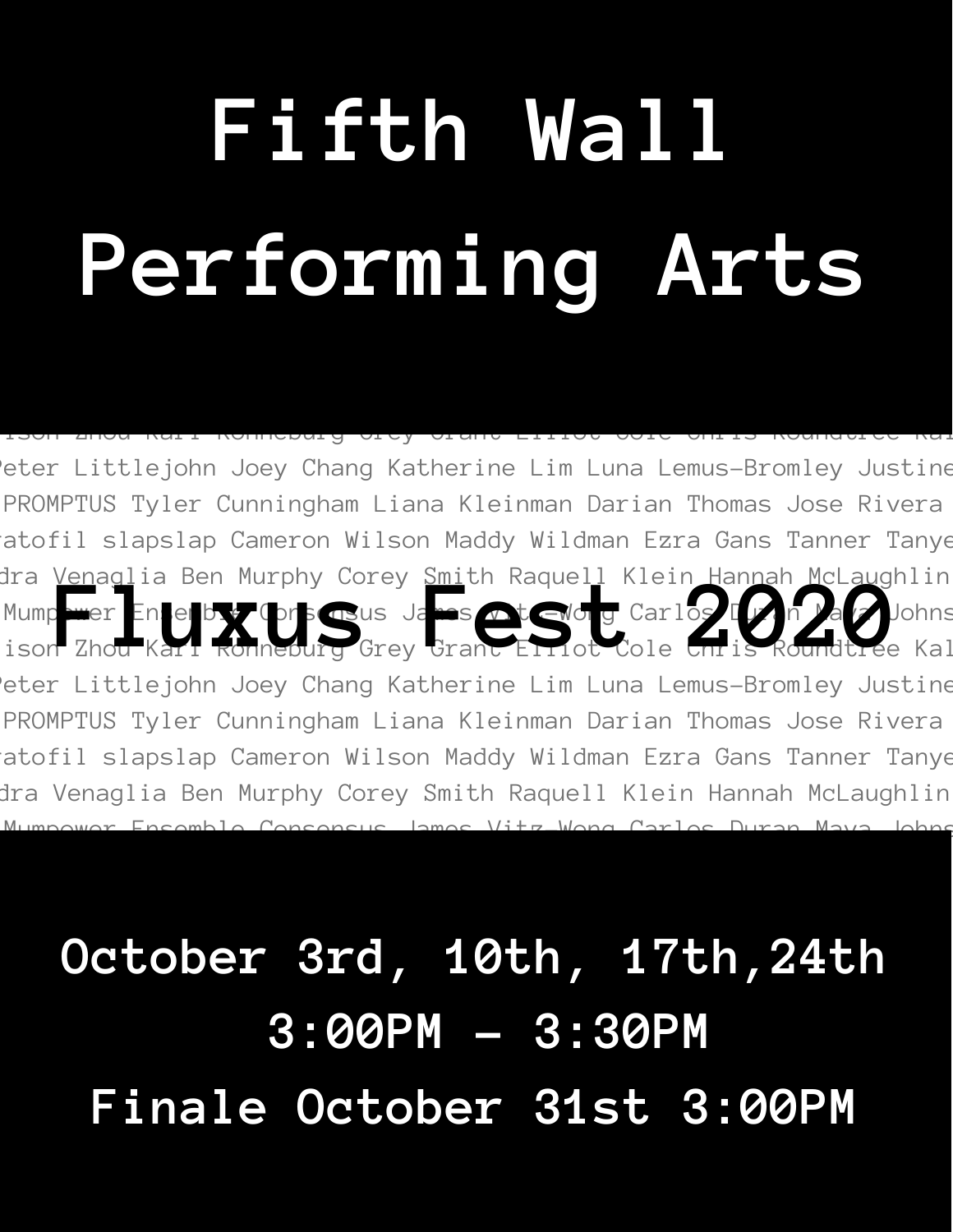Performer: **Emily Allison Zhou** Composer: **Yoko ono** Title: **Laundry Piece (1963)**

"In entertaining your guests,

bring out your laundry of the day and explain to them about each item. How and

when it became dirty and why, etc."

Performer: **Karl Ronneburg**

Composer: **Allison Knowles, Peter Frank**

Title: **Proposition #2, Thank You Piece**

"Make a salad."

"Thank you, Thank you,

Thank you, Thank you, Thank you, Thank you, Thank you, Thank you, Thank you, Thank you, Thank you, Thank you, Thank you, Thank you, Thank you, (politeness is NO crime)."

Performer: **Grey Grant** Composer: **Grey Grant** Title: **Book Piece (2020)**

"Read a word from every book."

Performer: **Elliot Cole** Composer: **Elliot Cole** Title: **We deserve, we deserve, we deserve a tea break (2020)**

"Drink a cup of tea as slowly as possible."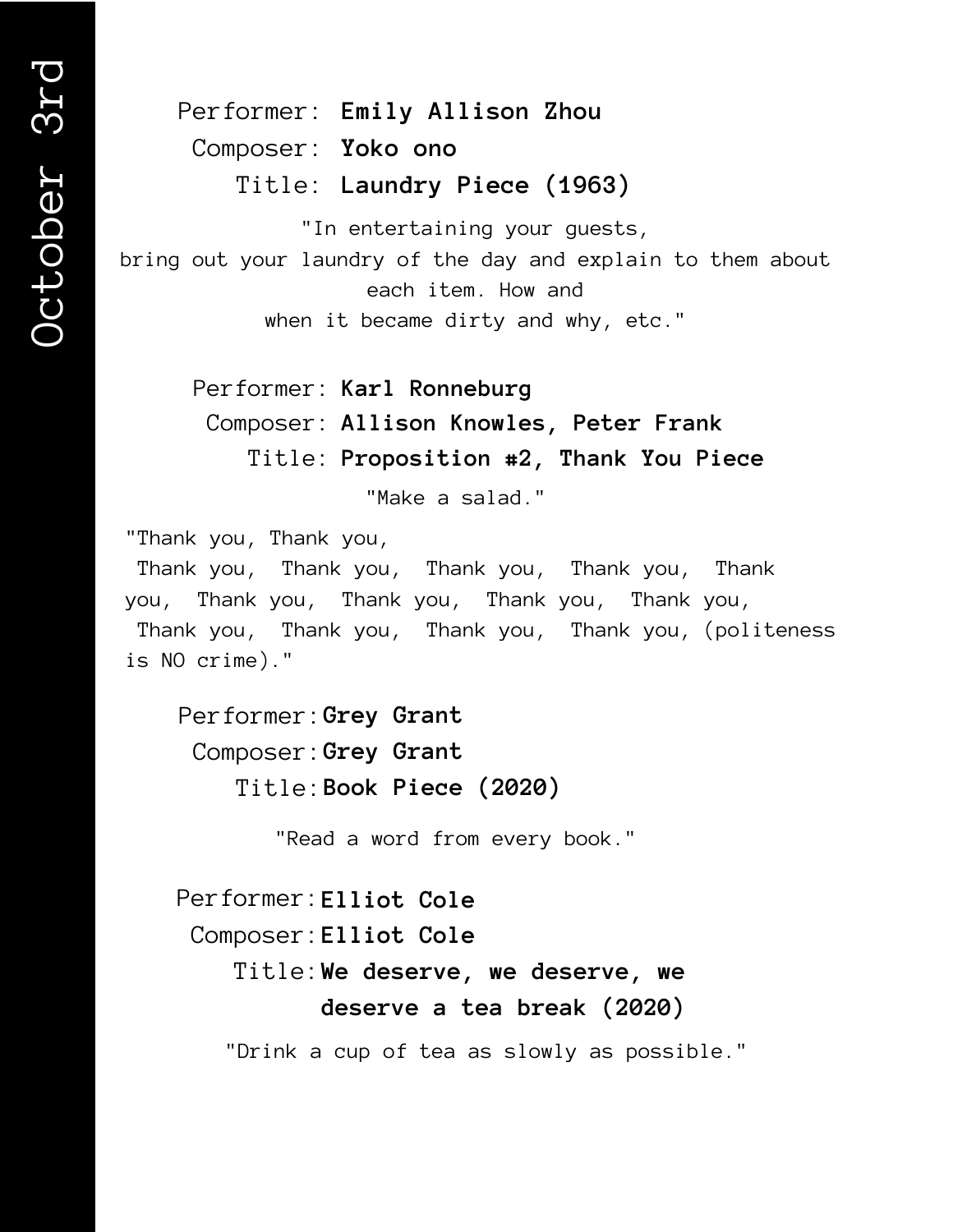# Performer: **Chris Roundtree** Composer: **George Maciunas** Title: **Solo for Conductor(1965)**

"Conductor enters and takes a deep bow toward the audience. He remains bowed while he performs various acts with his hands at floor level, such as: tie shoe laces, straighten out socks, wipe shoes with cloth, pick up little specks from floor, etc.

Performance ends when conductor straightens up and exits."

## Performer:: **Kalun Leung**

I. Electronic Picnic [arr. for trombone] : "Deconstruct the trombone into as many pieces as possible. Gather other like-minded objects and electronic devices. Setup a picnic and arrange objects carefully on a picnic blanket. Being an improvisation."

II. Die Posaune [arr. for trombone], by Kalun Leung (2020):

"Convert your orchestral musical instrument into a selfsounding sculpture."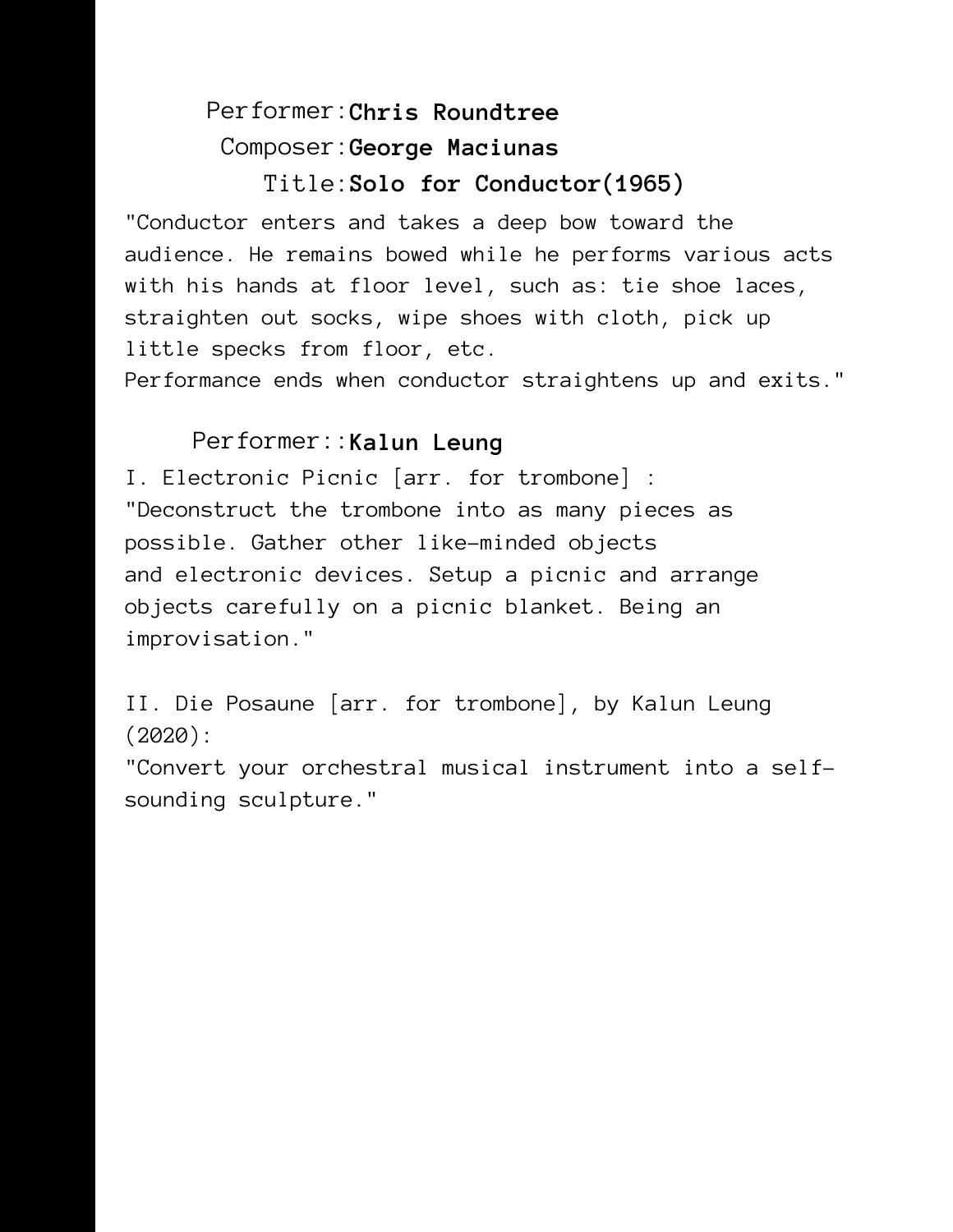### **Peter Littlejohn**

#To (Build a fire AND Burn a mic), by Grey Grant (2020):

Instructions: Build a fire in a firepit. The fire may be of any size, but it should not be the kind which is associated with another object, such as a gender reveal party.

The lights may be turned out. But don't try to extinguish the sun if you're outside.

After the fire is burning, the builder(s) may sit by and watch it for the duration of the composition; however, he (they) should not sit between the fire and the audience in order that its members will be able to see and enjoy the fire.

The performer at some point should place a contact microphone into the fire and amplify the audio to the audience. The performance may be of any duration.

Karl Ronneburg: Phone Call #2, by Karl Ronneburg (2020): "Catch up with a friend." Joey Chang and Katherine Lim: Sonata for Violin and Piano, by Joey Chang and Katherine Kyu Hyeon Lim (2020): Silent Film.

#### Luna

Lemus-Bromley: Plant Weeds, by Luna Lemus-Bromley (2020): "Plant weeds."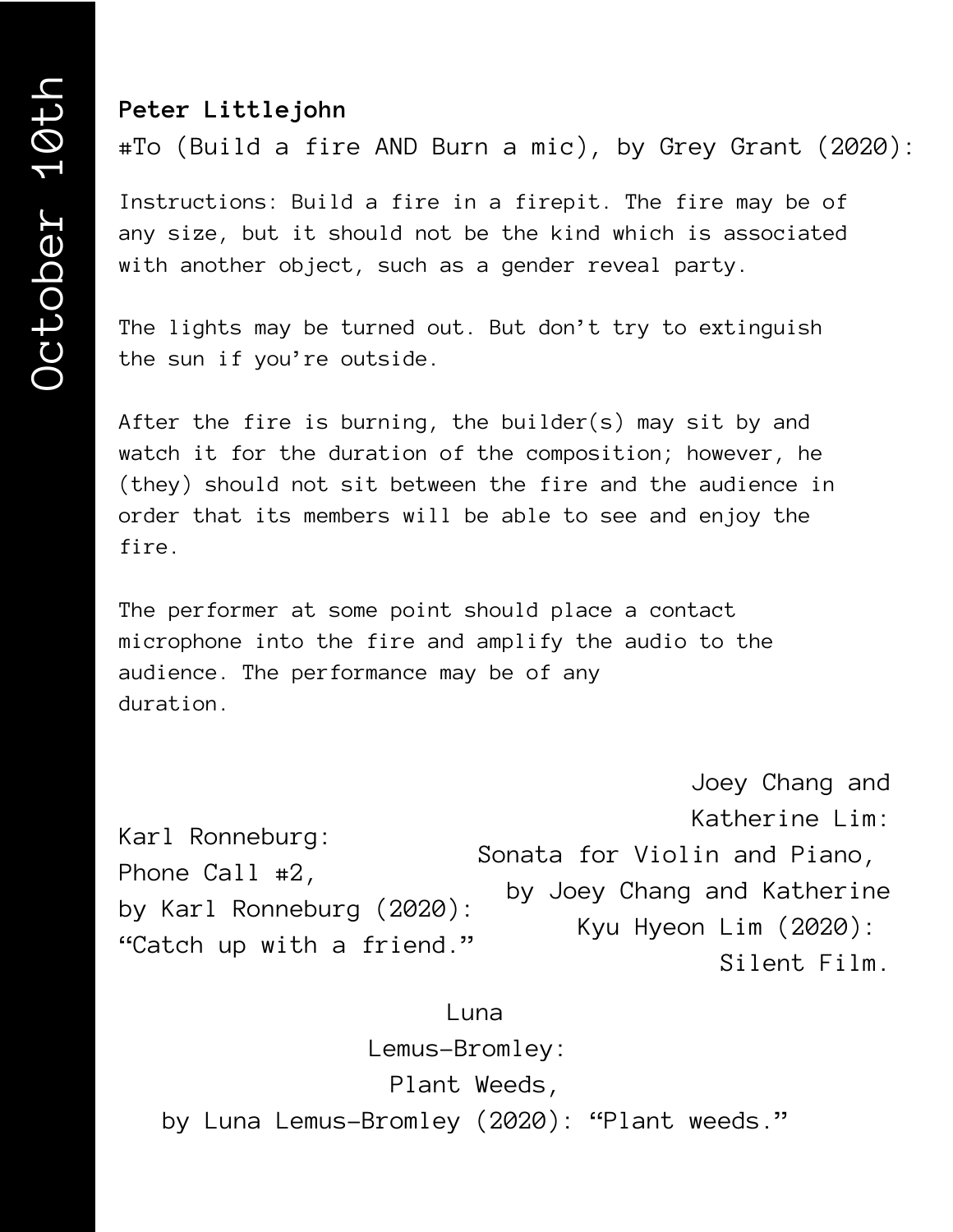Performer: **Justine Sedky** Composer: **Unknown** Title: **Title (unknown date)**

"Fill a tumbler glass with two ounces of soda water, cover the glass with saran wrap. Set a bible next to the glass. If you can find any Alcoholic's Anonymous literature, set that next to the glass.

So right now there's a half full glass of soda water with Saran Wrap over it, next to the glass, a Bible and AA literature. Now take any kind of bourbon, although I always liked Jim Beam. Fill a shot glass with bourbon. Pour the bourbon into the tumbler, it will all just slide off the Saran Wrap.

Try again, Same result, it won't go in the drink. Look randomly at a page in the bible, a page in the AA literature— try once more to pour the bourbon in the glass. It won't go in. Take bible and smash the glass."

Performers: **PROMPTUS Tyler Cunningham, Liana Kleinman, Darian Thomas**

Title: **what makes a lovely party (revised 2020)**

Mixed Media.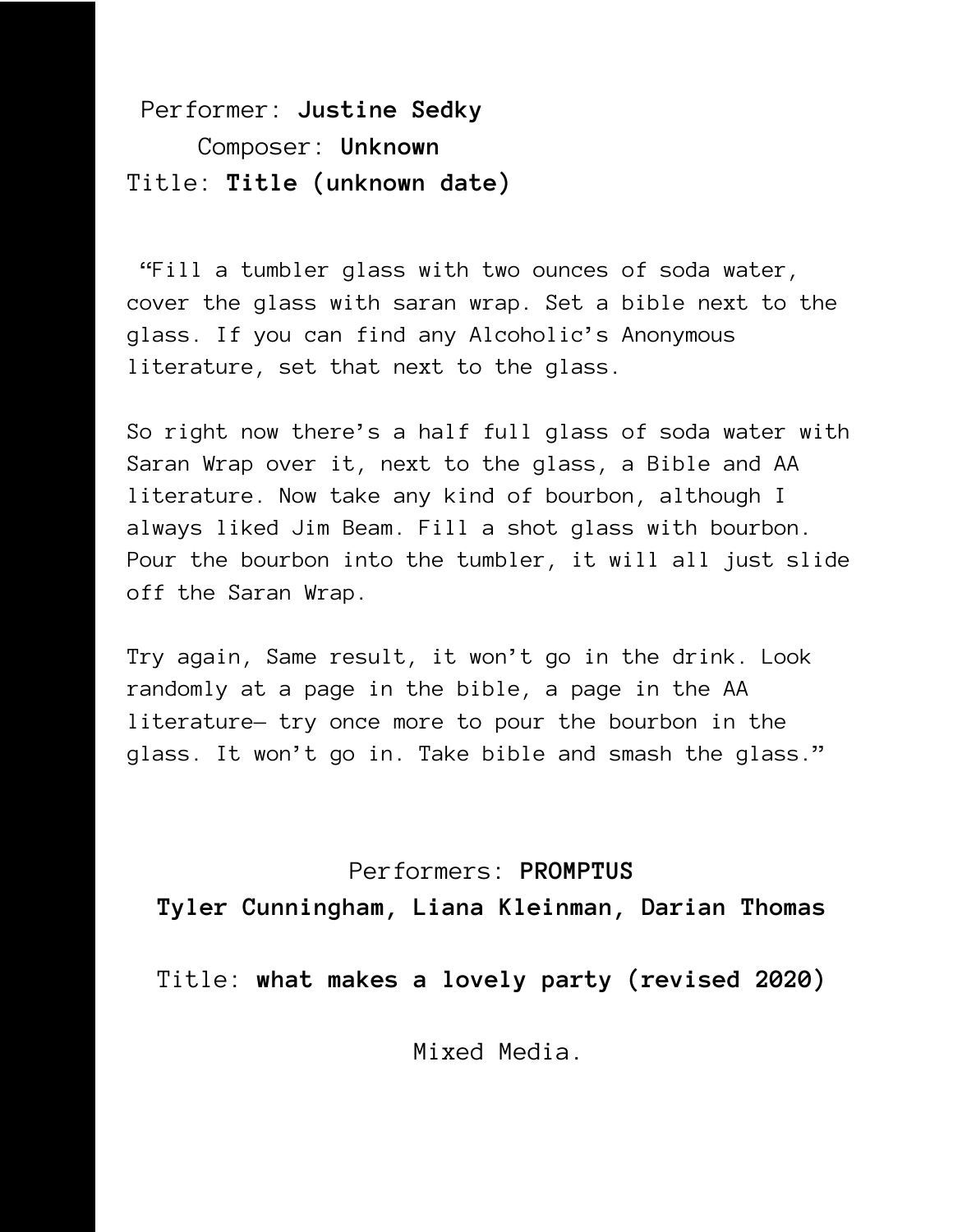Thomas Kratofil: Get Ready, by Thomas Kratofil spell, by José Rivera Jr. (2020): "Get Ready" José Rivera  $Jr$ : break the (2020): process + effects

slapslap performers: **Cameron Wilson, Maddy Wildman, Ezra Gans, Tanner Tanyeri**

SLAPSLAP PRESENTS: **A DINNER THEATER (2020)**

"Go to the Dinner

Theatre. Express your excitement for the dinner theatre. Become the Dinner Theatre."

Karl Ronneburg: Voice Piece for Soprano, by Yoko Ono (1961): "Scream. 1. against the wind 2. against the wall 3. against the sky." Cassandra Venaglia: Danger Music #17, by Dick Higgins (1962): "Scream! ! Scream! ! Scream! ! Scream! ! Scream! ! Scream! !"

Ben Murphy with Executive Assistant Cameron Kapoor

#### **Beginner**

Exercises (for bassist), by Ben Murphy (2020): "1 ) CENTER & BOW 2 ) WARRIOR & GATE 3 ) LAY THE BASS TO REST 4 ) DOGS, PLANK 5 ) CHILD - ARCH – DOG 4 )KNEES - PLANK 3 ) SIT/BACK - KNEEL/BACK 2 ) BALANCE - LAY - RISE 1 ) STAND "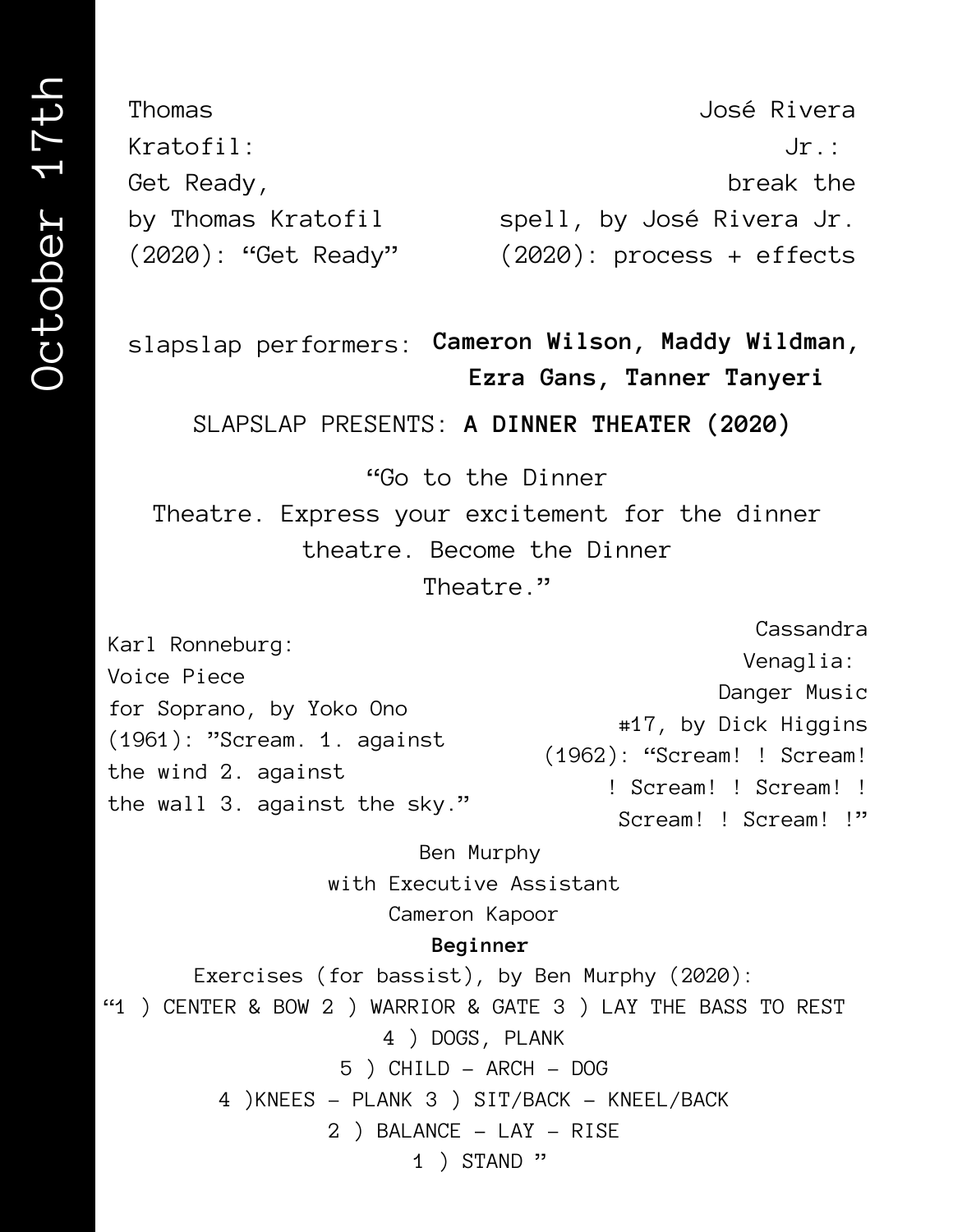Performer: **Corey Smith** Composer: **Anne Tardos** Title: **Bean Snow (1994)**

"Read the text slowly and deliberately, using a normal tone of voice.

Bean snow.

Bean snow beans. Bean snow beans about themselves. Bean snow themselves. Bean snow beans about themselves. Bean snow."

Performer: **Raquell Klein** Composer: **Mieko Shiomi** Title: **Shadow Piece (1963)**

"Make Shadows – still or moving – of your body or something on the road, wall, floor, or anywhere else. Catch the shadows by some

means."

Performer: **Hannah McLaughlin** Composer: **Hannah McLaughlin** Title: **Crave (2020)**

"Duet with mother and unborn child. Paying homage to the Andy Warhol/Whopper scene from Jørgen Leth's 66 Scenes from America,

prepare and ingest a bowl of vanilla ice cream topped with sliced dill pickles

(or, whatever you've been hungry for during your pregnancy). Let your body and

your child accept (or reject) the offering. Announce your name and what you

just ate at the end of the video."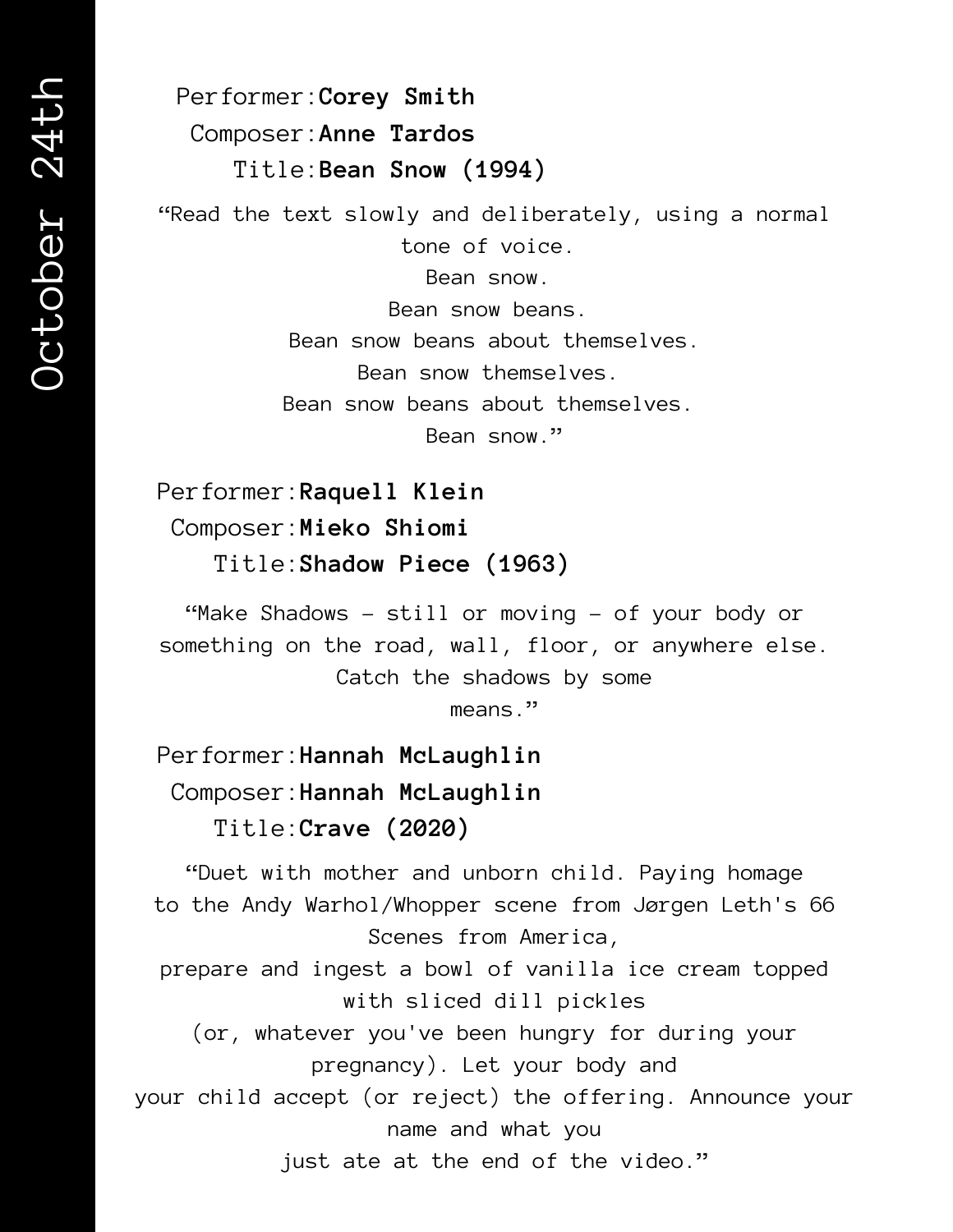Hannah McLaughlin and Raquel Klein Gift of Tongues by Emmett Williams (1962): "Sing meaningfully in a language made up on the spot."

Danielle Mumpower Disappearing Music for Face by Mieko Shiomi (1966): "Change gradually from a smile to no-smile."

> Ensemble Consensus C-C-con P-pro-hib by Ensemble Consensus (2020): Mixed Media.

James Vitz-Wong: "I swear this is research" Piece by James Vitz-Wong (2020): "Perform a recital while in virtual reality. The recital itself need not be in virtual reality. Recital program: improvisations on SUPERHOT."